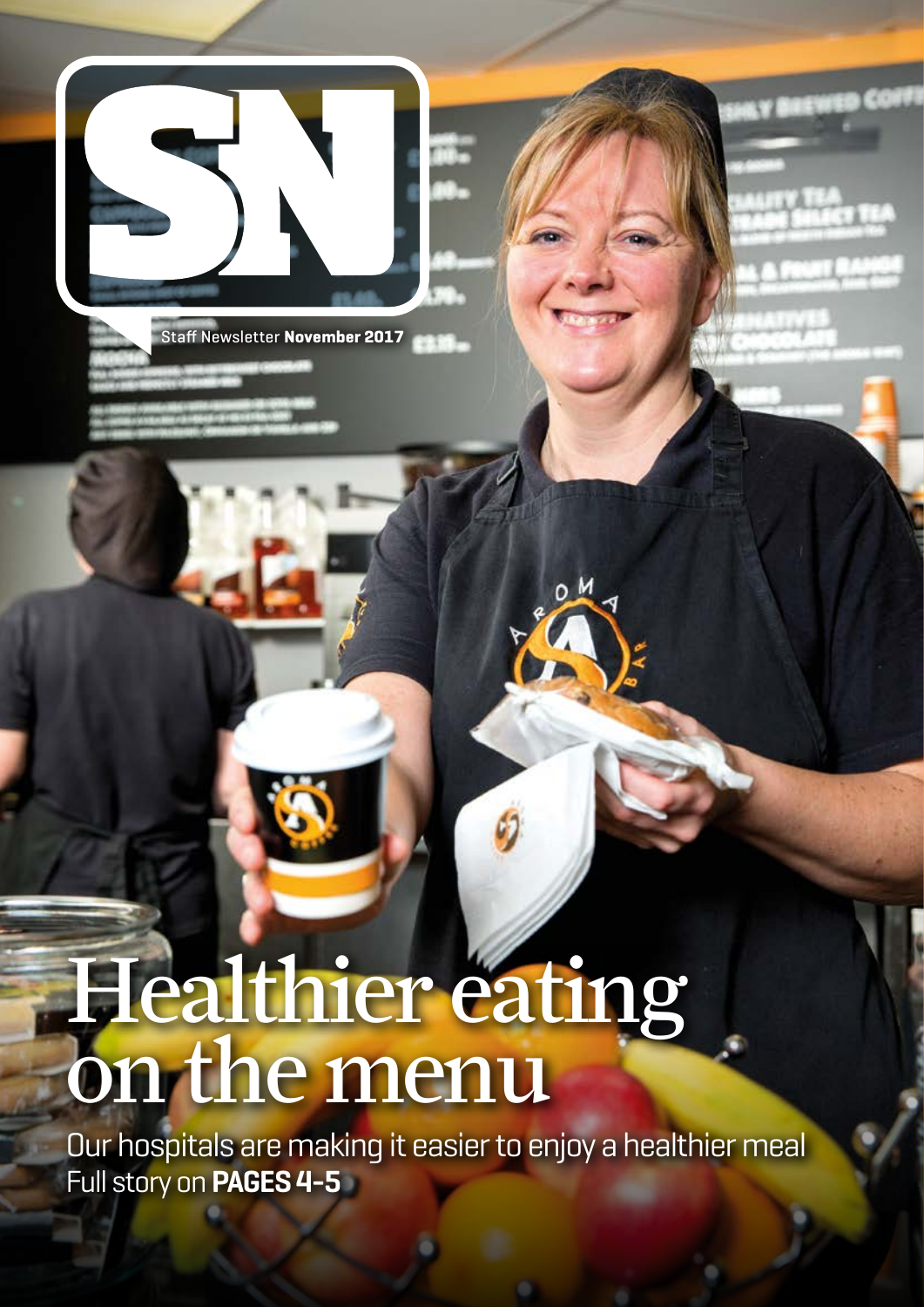This year's staff flu vaccination programme is in full swing and in the first three weeks, 7,959 (20.5 per cent) of staff received their FREE flu vaccine.

It's important that we continue to build on this impressive early response as there are strong indications that we could be heading for a severe flu season this year and the vaccine remains the best defence against flu.

The vaccine only takes a few minutes and protects for about a year. Staff flu vaccination is important, as patients with underlying health conditions are 18 times more likely to die from flu than healthy people.

Staff who are normally fit and healthy can  $\overline{\text{spread the flu to their patients and family}}$ even without knowing if they have very mild or no symptoms at all. Rona Wall, occupational health service

A Healthier Place to Work

manager, said: "The flu virus can have a devastating impact for people with pre-existing health conditions and even on people who are usually healthy.

"The flu vaccine offers protection to our staff and reduces the likelihood of spreading the virus to our families and to our patients.

"We are anticipating an increase in people contracting flu this winter and I would encourage all staff to take advantage of the free flu vaccine. Access to the vaccine is widely available either at the advertised flu clinics or via peer immunisation." Drop-in clinics across our hospital sites are continuing apace. This year's programme is available to view online, visit: www.nhsggc.org.uk/HRconnect

Staff can also get their FREE vaccine and or be vaccinated by their colleagues by arranging a peer immunisation session in their work area.

**For more information please email: PeerImmunisationBooking@ggc.scot.nhs.uk**

**Appointments at occupational health for flu vaccination will be available from Monday 13 November onwards.**

**This month, NHS Greater Glasgow and Clyde launches its Transitioning in the Workplace Protocol.** 

The Protocol is a practical tool, designed to help managers and their wider teams to support members of staff who propose to undergo a process to reassign their gender.

To get a better idea of its relevance, Staff Newsletter spoke to an employee who has first-hand experience of the transitioning process.

Marie Shand is a radiotherapy assistant at the Beatson West of Scotland Cancer Centre. After 14 years in the job, she's become an integral part of a team that has helped create a centre for clinical excellence in Scotland. Fourteen years has seen significant change, and none more so than for Marie herself.

Three years ago Marie informed her management team she intended to undergo a process to reassign her gender and transition from male to female. Marie explains: "I'd always felt that I didn't belong in the body I had been given at birth.

"Watching myself grow over the years caused lots of pain and anguish. After years



of feeling miserable, I eventually plucked up the courage to tell my family about my plan to transition. I didn't get a positive response and sadly we've cut ties as a result.

"Thankfully, I'd made good friends at work and had confidence in my manager, so telling colleagues was much less stressful." Marie added: "Three years ago we didn't have a Transitioning Protocol in NHS Greater Glasgow and Clyde so there was no blueprint to follow. It would have made things easier, but I was lucky to have a supportive management team who took time to listen to me and make the right adjustments. I had lots of help from human resources and occupational health, and my workmates were brilliant."

Marie still has a long way to go in her journey, and while friends and colleagues remain steadfast in their support, a day in the life of a trans employee is not without

its challenges.

"The mechanics of the process involve a survey that is only asked once a year, but the conversations that are sparked by the findings and the action plan that results can lead to improvements that are long lasting and can benefit the whole team."

# Have you had your  $\blacksquare$ free flu vaccine yet?

Marie explained: "The vast majority of patients have been amazing and really supportive, but some visitors to the service can be insensitive. I still hear people making comments about me and now and again someone will say something to me that

really hurts.

"It's not pleasant, but I feel I've got the support of the organisation behind me. Without it I wouldn't be here today. I am looking forward to completing my transition and being my genuine self in the workplace."

 $L = 242$ 

Anne MacPherson, director of human resources and organisational development, said: "Marie's story is a great reminder of the importance of an organisational culture that prioritises inclusion, dignity and respect.

"The Transitioning Protocol is an integral part of our commitment to support employees at work."

**For more information about the Transitioning Guide, please contact the equality and human rights team, tel: 0141 2014560 or email: CITAdminTeam@ggc.scot.nhs.uk** 

Marie Shand

# New protocol to help with a positive transition

#### GENDER REASSIGNMENT SUPPORT

**If you'd like to learn more about gender reassignment, NHSGGC has a Gender Reassignment e-learning module that can be accessed via LearnPro or visit the Equalities in Health website: www.equalitiesinhealth.org**

## iMatter: a chance to have your say

**iMatter has been adopted throughout NHSScotland to give everyone an opportunity to have a say about their workplace.**

It gives staff the chance to feed back on specifics and to influence change and improvement within the team, and it helps managers to understand their team's perspective on what it means to be in their department.

It involves completing a short online survey of 29 questions over three sections about your experience: in your role, of your team and line manager, and of your organisation.

A report containing the results from your team is shared with you to allow discussions and agree staff engagement improvement actions that are specific for your team for the months ahead.

This improvement plan is captured on a storyboard, which the team then uses to monitor progress before the next iMatter run.

iMatter was first used in NHSGGC three years ago and has



since been rolled out across the Board, meaning that every member of staff has been offered the opportunity to complete at least one survey, with some areas having already completed anniversary runs.

It replaces the national Staff Survey, which also took place annually but had typically low response rates, with a large proportion of the NHSScotland workforce not engaging with this method of measuring staff experience.

Head of organisational development

Doug Mann was one of the team responsible for the roll-out of the new staff engagement tool in NHSGGC.

He has seen a significant rise in the number of staff engaging with iMatter and he puts its success down to the local ownership of the results.

"iMatter is for use at a team level to help promote openness and

transparency in your teams about your experience at work, and support your team's development over time," he said.

"It encourages staff to speak out, to tackle issues at the level where they should be tackled rather than corporately at a Board level.

"Its ethos is about supporting staff to take back responsibility to make their own department a positive place to go to work in each day and a place where they feel able to give their best."

The levels of staff engagement in iMatter are encouraging; 60 per cent have chosen to take part and complete their team survey, significantly more than the 25 per cent average return for NHSGGC under the Staff Survey.

But Doug wants more of us to complete the questionnaire: "Understanding staff experience at work is the first step to putting in place measures that will help to maintain and improve it.

"I would encourage all staff to take advantage of the free flu vaccine"

## Inverclyde visit gives food for thought

Staff at the Cook Freeze Unit (CFU) at Inverclyde Royal Hospital were delighted when Board members Allan Macleod, Dorothy McErlean and Susan Brimelow visited the service. The Board members were impressed to hear that the CFU produced 70,000 meals per week for patients across NHSGGC while meeting the food, fluid and nutrition standards. Left to right: Catherine McConnell, Margaret Valenti, Allan Macleod, Dorothy McErlean, Susan Brimelow, Michael McColl and Helen Davidson.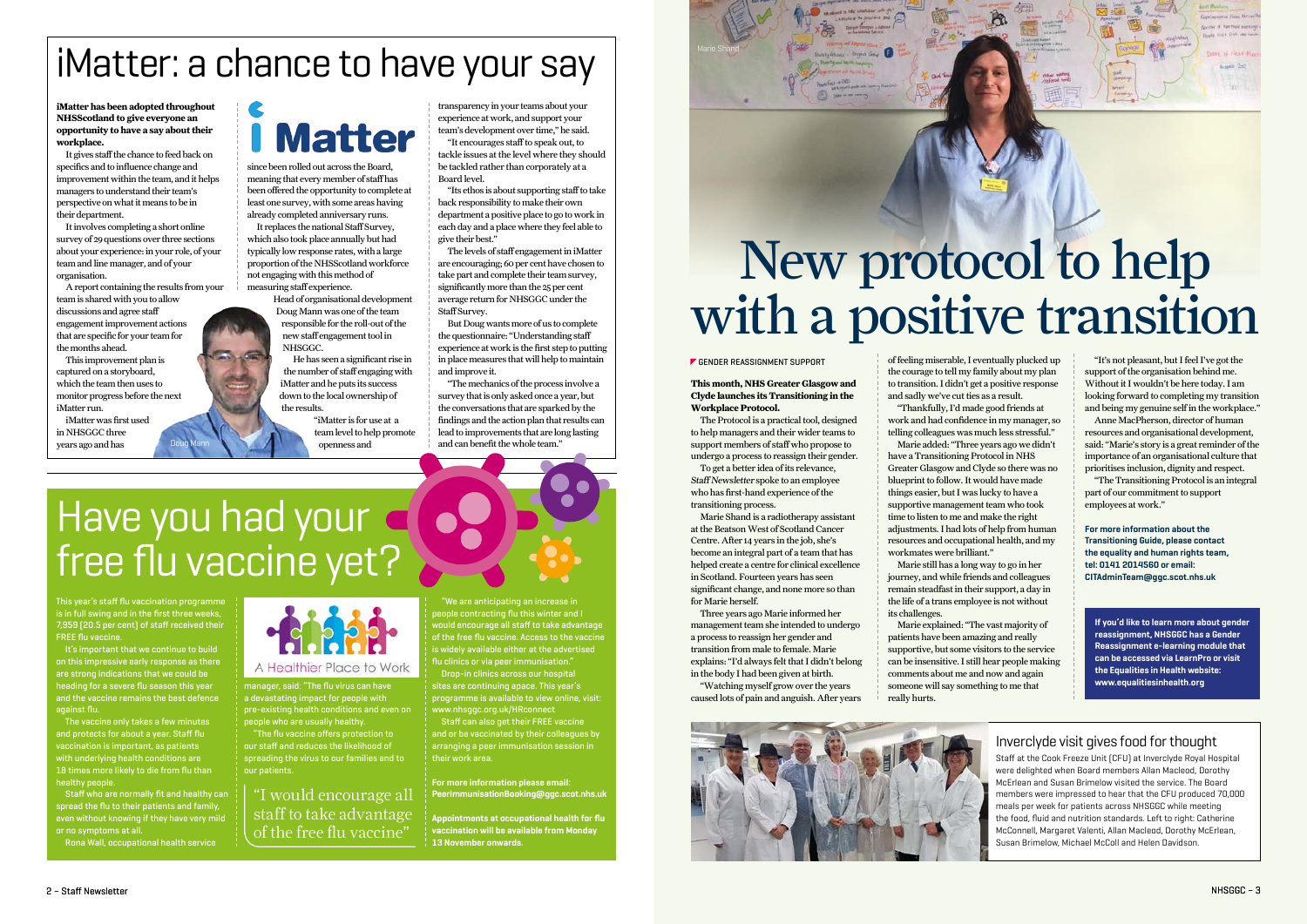## **Encouraging** women into sport

The Scottish Government has teamed up with a number of key leaders from the world of women's sport, business and media to support work to encourage more women into sport.

The initiative builds on recent successes in women's football and netball at a national level. But despite the pockets of progress that have been made in female sport recently, there's still more to do to get girls and women into sport.

And with more than 30,000 women working with us, NHS Greater Glasgow and Clyde is in a prime position to do our bit to support the new national initiative.

Fiona Watt, health improvement senior, is one of many female colleagues who have taken up sport and managed to combine it with working and family life.

So if you're motivated by our female footballers or, like Fiona, want to switch from spectator to participant, then activestaff is just what you need.

Fiona said: "I was never a 'runner', but when I went to university in Newcastle and cheered on everyone at the Great North Run, it gave me the urge to get into it - I watched all these amazing people and thought 'if they can do it so can I', so started training. The next year I did the event and loved it and now ended up doing that specific event 13 times!

"I then had two children in the space of 17 months and I knew I had to find something that would help me get the baby weight off as well as find something for me again, but fitting in with family and work life. When you become a mum, you have to put your kids first so I wanted to find something that I could still train/ compete in without impacting on them – running was the answer."

"Staff who have taken part have reported a high level of retention of knowledge even some time after the session, and an ability to alter behaviour and make changes that can affect factors that contribute to stress in the workplace."

Activestaff offers a range of free sport and physical activity opportunities including jogging, badminton and discounted gym memberships to all staff.

**Monday 27 November**   $9.15$ am-4 $nm$ 

**For more information, visit: www.nhsggc.org.uk/activestaff**



## Stress seminars with a proven track record to make welcome return

#### **STRESS IN HEALTHCARE**

#### New dates have been announced for the hugely popular 'Stress in Healthcare' seminars.

As part of our commitment to supporting staff affected by stress, the one-day stress seminar with proven results is making a return this November and December.

Open to all staff within NHS Greater Glasgow and Clyde, the sessions are run by Martin Davies, a former community

psychiatric nurse, who brings a unique style to training, giving advice on self-help in a style that raises a smile without trivialising the seriousness of the topic.

- More than 30 of the seminars have already been offered to staff and feedback from previous sessions has been extremely positive.
- Kenneth Fleming, head of health and

safety, explained: "We carried out follow-up surveys with participants who have attended in the past 12 months. These have shown

Martin's seminars to be really effective at helping staff develop skills and coping strategies to manage stress.

The seminars can take about 45 people each and any level of staff may attend. Nominations should be made to Jill

Dodds, by email, Jill.dodds@ggc.scot.nhs.uk, and will be accepted on a first-come basis. Please note that a payroll number will be requested for all staff nominated - this is in order to comply with race and

equality legislation.

**THE SEMINARS ARE BEING HELD ON:** 

T5 Seminar Room, Ward 5A, West Glasgow

Ambulatory Care Hospital (previously Yorkhill Hospital)

## **Tuesday 28 November**

at the PRM Aroma, the fi Aroma to open in Scotland nine years ago. Front cover: Yvonne Wilson serves up

9.15am-4pm Medicinema 1st floor, West Glasgow Ambulatory Care Hospital

### **Thursday 14 December**

9.15am-4pm Medicinema 1st floor West Glasgow Ambulatory Care Hospital

#### **Friday 15 December**

9.15am-4pm T5 Seminar Room, Ward 5A, West Glasgow Ambulatory Care Hospital.

**Colleagues who buy meals from the retailers in our hospitals can't have failed to notice the increase in the range of healthy option products on the shelves.**

What might not be so obvious is that our Aroma cafés, vending machines, canteens and trolley services have also significantly increased their range of healthy choices, making it easier than ever for staff (as well as patients and relatives) to look after their health.

Grilled breakfast items; pies with lean fillings; scones with reduced sugar; and pasta, rice and noodle pots with sauces that are low in fat, salt and sugars are just some of the new healthier products to have been introduced over the past 12 months.

There have also been restrictions in high sugar drinks, with the majority of drinks now on offer being either sugar free or low in sugar.

Added to this, all our Aroma sandwiches and the majority of the dining room sandwiches and soups are now healthy.

And as part of our commitment to support staff to enjoy a healthy diet, we're also offering special meal deals on a range of healthier options in all our in-house café/ dining facilities.

With every one of our catering units (including all retailers) now offering a majority of healthy options, the Board has achieved the Healthy Living Awards Plus or NHSScotland's Healthcare Retail Standard – a national scheme devised by the chief medical officer to encourage healthier food and drink choices to be the norm.

Dr Linda de Caestecker, director of public health, has welcomed the news that we have achieved full compliance with the standard.

across all our sites is a significant achievement. We have paved the way for others to observe and follow our success."

To make it as easy as possible for us all to know which foods are healthy, the Healthcare Retail Standard sets out that shops must clearly promote healthier choices through use of branded promotional logos and signage.

Many retailers provide products with nutritional information for items on sale and these are colour coded to show nutritional values, making it easier for people to make informed choices. New

branding is also being introduced within Aroma and our vending machines to signpost staff to the range of healthier products available.

She said: "We were one of the first Boards to pilot the Healthcare Retail Standard and for us to have rolled it out Joe Gilbey

Joe Gilbey, retail manager, catering, said: "You might look at some of the food we have on offer and not realise that it is healthier for you.

"For instance, we have a daily hot meal offer at Stobhill and the QEUH that includes a drink and crisps for £3.95. What you might not realise is that the hot meal includes a range of dishes, such as macaroni, chilli and pasta, that are made with low salt and low-fat products accompanied with baked crisps

varieties or fruit. "So to help ensure that we all have the information we need to help us make healthier food choices, clearer branding and labelling is being introduced across all our catering units." Look out for all the latest staff meal deals on our website and in the hospital cafés and canteens.

## "We were one of the first Boards to pilot the Healthcare Retail standard"

# Choosing a healthier option has become as easy as pie



healthier options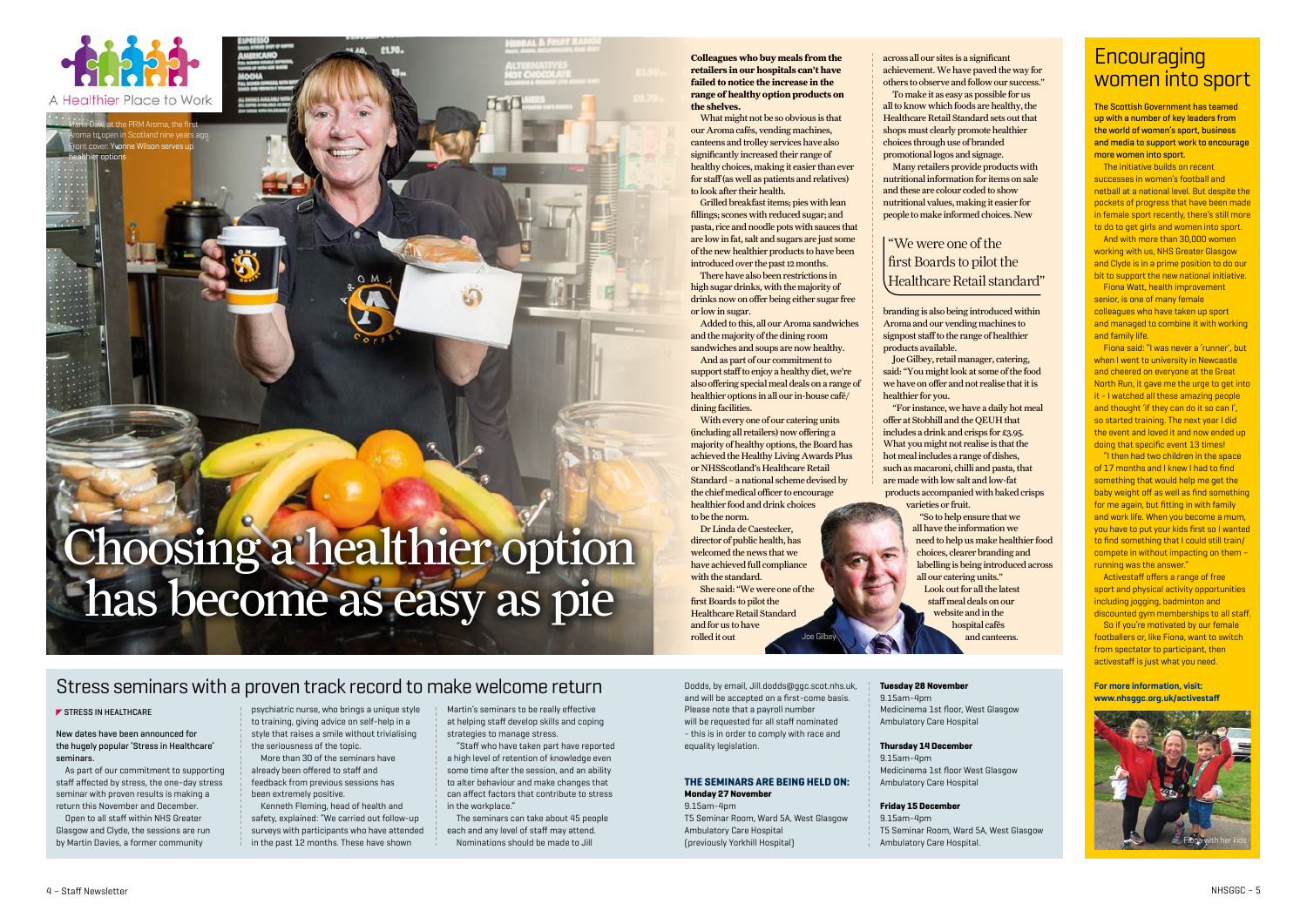## From the West Bank to West Dunbartonshire

**Four Palestinian nurses have spent two weeks visiting NHSGGC, learning about advances in caring for cancer patients, as part of their post-graduate studies.**

Gerry O'Hare, an oncology nurse at the Vale of Leven Hospital, was instrumental in setting up the postgraduate diploma with the University of Bethlehem, following a visit to the West Bank six years ago.

Gerry said: "The visit has been a great learning opportunity for the four visiting nurses. Our links with Palestine are well established and based on a shared goal of achieving the best treatment possible for patients.

"As part of their placements, the nurses have spent time at a number of our hospitals, including the Vale of Leven, Glasgow Royal Infirmary and the Beatson, as well as the Marie Curie centre at Stobhill and Maggie's Centre.

"Another way we help support the diploma programme is through video conferencing, which allows us to teach students from here in Scotland.

"As well as learning a great deal about oncology nursing practices, they have also had a taste of Scottish culture, visiting Loch Katrine, going to a football match,

museums and a fundraising event. I am proud that NHSGGC and the wider community in Glasgow are helping others in such a humanitarian way." Harb had been out of her home country and her first trip on a plane. She said: "This trip is like a dream for me; I am so glad to be learning here in Scotland." nurse in a palliative care facility in East



The trip was the first time that Khitam Khitam's fellow student Dana Nur is a

in our staff throughout thei an already highly skilled

Jerusalem. She said: "It is a wonderful opportunity to be able to travel and learn how other parts of the world care for cancer patients.

"The opportunity to come to Scotland is fabulous; I can't actually believe it is happening. Having access to this diploma is a real privilege, not just for us but our patients and for Palestine as a whole. This is a dream come true for me and I am very grateful to everyone who has helped."



With more people living longer than ever, and a national vision that patients should be cared for at home or returned to their homes as quickly as possible, the role of the practice nurse has never been more vital.

> One hundred staff were honoured at an event last month following the successful completion of their vocational qualifications. The celebration, hosted at the QEUH's Teaching and Learning building, marked 52 members of staff gaining SVQs across a range of healthcare support (clinical), pharmacy services, learning

The many and varied needs that arise from supporting patients with long-term conditions provides lots of opportunity to have meaningful relationships with people over a long period of time and this offers a very special opportunity for people and their wider families.

> Thirty-nine staff were awarded the ILM Level 3

management, and nine staff gained their European Computer Driving Licence. Anne MacPherson, director of human resources and organisational development, of this group of staff and recognise their hard work,

## 100 celebrate SVQ success



## Maternity care assistants (MCA) training

Anne Fullarton, a practice nurse from Woodside Health Centre, said: "It was very nice to be recognised for the work we do, and so lovely to meet so many other practice

**NHSGGC is delighted to support our new cohort of 20 enthusiastic maternity care assistant students.**

Having completed their first two weeks at the West of Scotland University, the students are now in their allocated maternity placements, and are being supported by clinical mentors.

The successful candidates had to undergo a robust selection process and secured places against significant competition.

Evelyn Frame, chief midwife, said: "This is

a great opportunity for all the participants taking part in the programme and at the same time a huge boost to maternity services that we have so many enthusiastic individuals who aspire to work as part of our teams in the future.

The discharge note will go to the GP in the first instance, so you should highlight if your patient needs to be seen by the practice nurse, plus if there is other

"I look forward to following their progress and working with them as they successfully complete the programme."

Well done to all of them and good luck as they progress in the programme, which concludes June 2018.

Practice nurses support patients with long-term conditions requiring continuing care to remain at home. They also make a significant contribution to medicines management and review with the overall aim of reducing avoidable hospital admissions.

Now, this special role has gained recognition from the revival of the Queen's Nurse programme.

The Queen's Nursing Institute Scotland (QNIS) is a charitable organisation promoting excellence in community nursing to improve the health and wellbeing of the people of Scotland.

Its purpose is to enable nurses who work in Scotland's communities to be the very best they can be.

Lorna Dhami, a practice nurse at Easterhouse Community Health Centre, is one of a number of NHSGGC nurses to have been awarded the Queen's Nurse candidacy. Lorna worked as a midwife before moving into general practice nursing 22 years ago, and has gained a wealth of experience and knowledge to deal with the challenges facing primary care. She has used the 'Keep Well' project to widen her knowledge and keep learning, linking in to community services to improve patient care.

Lorna said: "Being a Queen's Nurse allows me to lead by example, encouraging and inspiring others knowing I can make a difference. "This is an amazing opportunity

to take inspirational thinking and put it into action. My focus is looking to increase the number of women attending for cervical screening. We know that our uptake rates are not as high as they should be and I am

looking to change the way of providing cervical screening to increase attendance."

In collaboration with QNIS, NHSGGC has also taken the opportunity to recognise practice nurses who have worked in the community for more than 21 years with the QNIS Long Service Award.

nurses. I have been working within practice and community nursing for 27 years, and have seen a lot of changes over that time."

Patricia McGougan, a practice nurse at the Cairns Practice, added: "It's lovely to get this recognition for the work we do on a daily basis. We work long hours so it's great for our families to see we have been recognised."

## Helping practice nurses to help your patients

Acute staff regularly have to refer patients back into the community. So when referring a patient to a practice nurse, please provide as much detail on the discharge note as is possible.

Some of the specialised technical information that is everyday language and procedure within the acute world may not be well known in general practice, therefore all this information is much appreciated to ensure effective and safe patient care.

information on Portal, please highlight this also. This will help the practice highlight the expected appointment and where information can be found. Practice nurses are often time limited and some may not have same-day availability. Please make sure there is a reasonable time frame for your patient to get an appointment.

**For more information on practice nursing to support your patients and their onward journey, or if you are interested in practice nursing as a career, contact the practice nurse support and development team, tel: 0141 211 3632, email: PNA.Team@ggc. scot.nhs.uk or visit: StaffNet > Partnerships > Greater Glasgow and Clyde Services > Primary Care Support > Practice Nurses** 

## Recognition for the valuable contribution of our practice nurses



NHSGGC students alongside students from NHS Lanarkshire and Ayrshire and Arran

Lorna Dhami